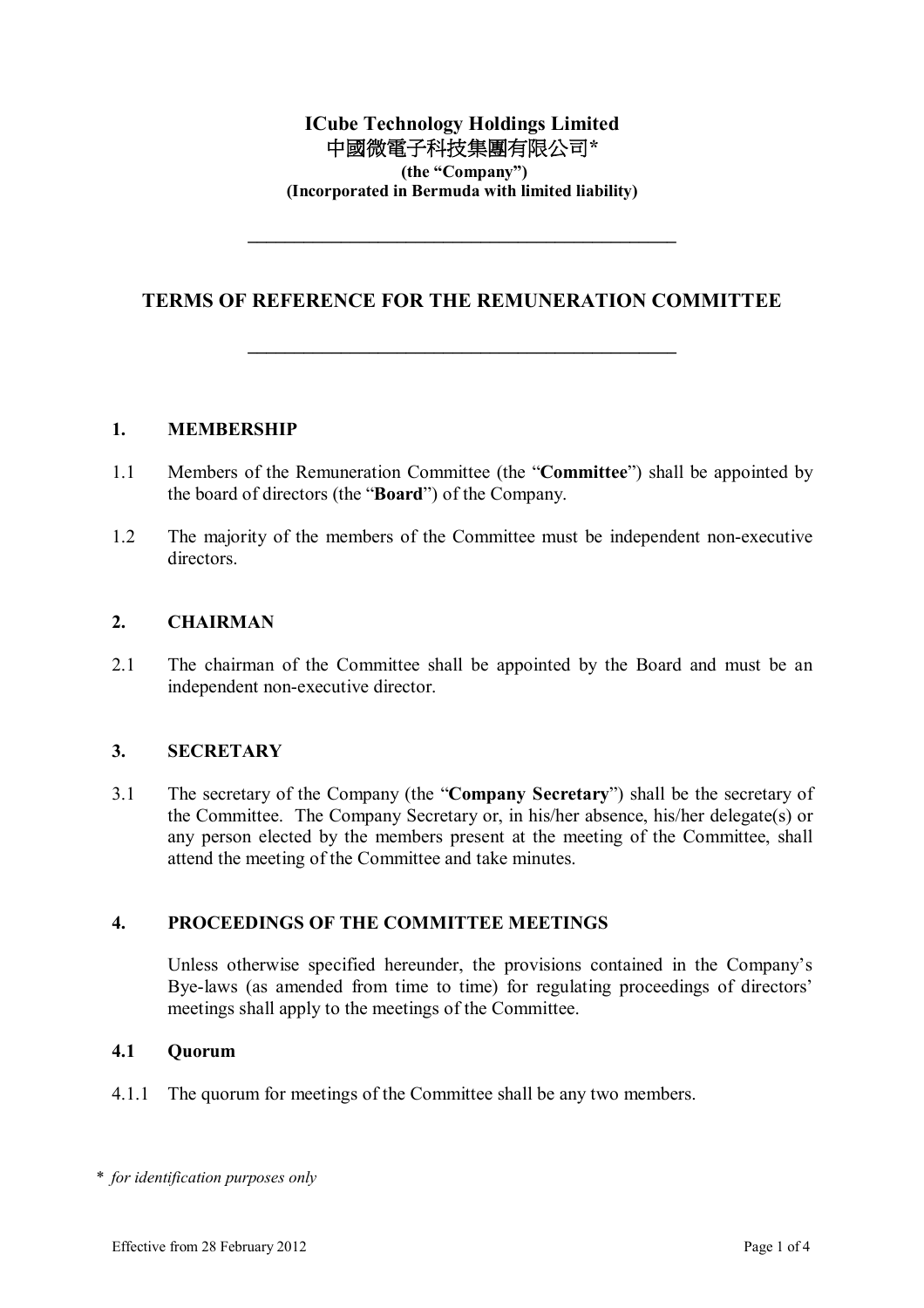4.1.2 The secretary of a Committee meeting shall ascertain, at the beginning of the meeting, the existence of any conflict of interest and minute them accordingly. The relevant member of the Committee shall not be counted towards the quorum and he/she must abstain from voting on any resolution of the Committee in which he/she or his/her associates has a material interest.

## **4.2 Frequency of meetings**

4.2.1 The Committee shall hold at least one regular meeting in a year. Additional meetings of the Committee may be held as and when required.

#### **4.3 Attendance at meetings**

- 4.3.1 Members of the Committee may attend meetings of the Committee either in person or through other electronic means of communication or in such other manner as the members may agree.
- 4.3.2 Where appropriate or required, other directors, head of human resources, relevant senior management and persons(s) invited by a Committee member may attend meetings of the Committee.

#### **4.4 Notice of meetings**

- 4.4.1 A meeting of the Committee may be convened by any of its members or by the Company Secretary.
- 4.4.2 Unless otherwise agreed by all the members of the Committee, notice of at least 14 days shall be given for a regular meeting of the Committee. For all other meetings of the Committee, reasonable notice shall be given.
- 4.4.3 Agenda and accompanying supporting papers shall be sent, in full, to all members of the Committee and to other attendees as appropriate at least 3 days before the date of the meeting (or such other period as the members may agree).

#### **4.5 Minutes of meetings**

- 4.5.1 The secretary of a Committee meeting shall record in sufficient detail the matters considered by the Committee and decisions reached, including the names of those present and in attendance and any concerns raised by any member of the Committee and/or dissenting views expressed.
- 4.5.2 Draft and final versions of minutes of a Committee meeting shall be sent to all Committee members for their comment and records respectively, within a reasonable time after the meeting is held.
- 4.5.3 Minutes of meetings of the Committee shall be kept by the Company Secretary and shall be available for inspection by any member of the Committee or the Board at any reasonable time on reasonable notice.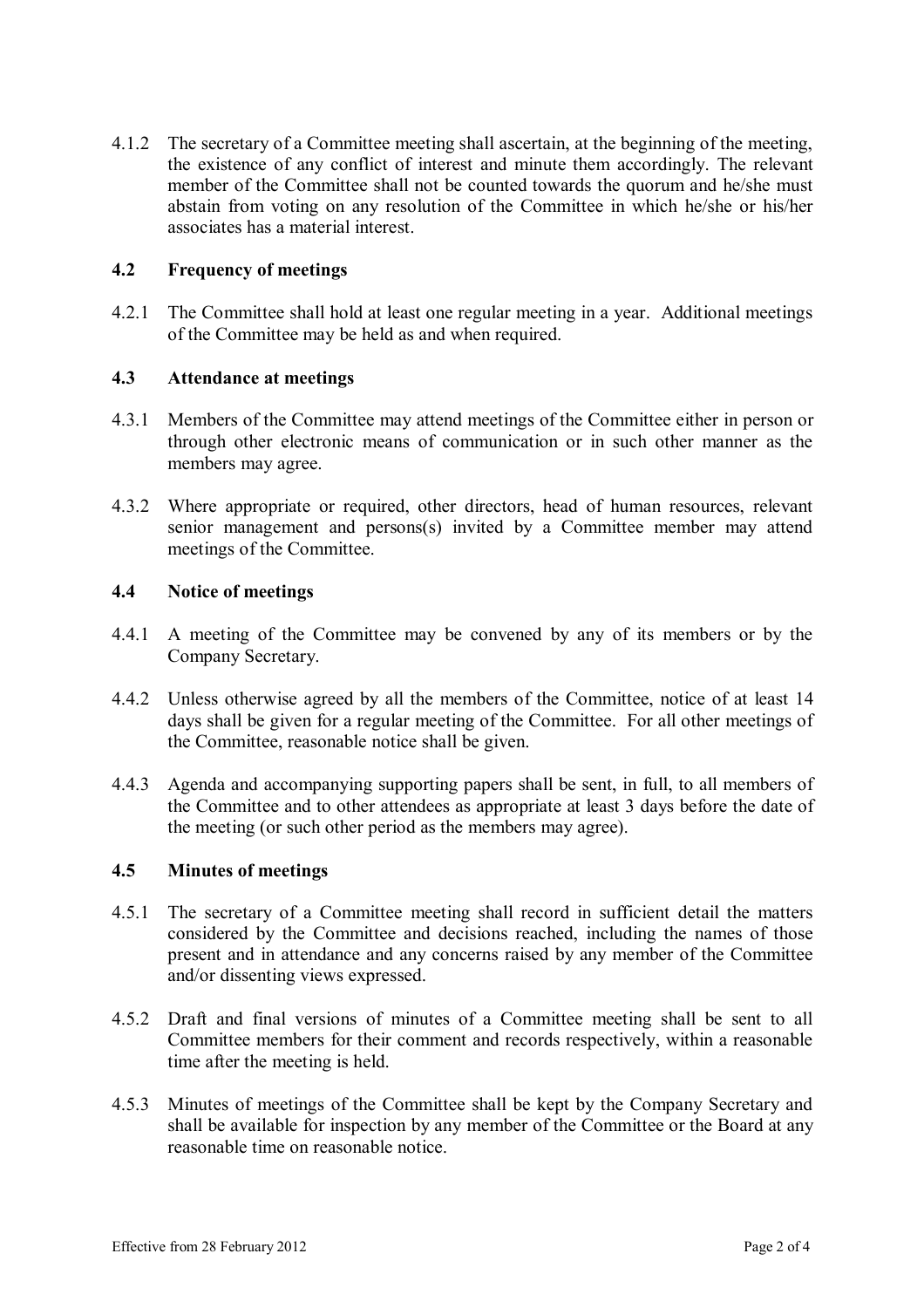### **4.6 Written resolutions**

4.6.1 Without prejudice to any requirement under the Rules Governing the Listing of Securities on The Stock Exchange of Hong Kong Limited (the "**Listing Rules**"), written resolution may be passed and adopted by all members of the Committee.

### **5. RESPONSIBILITIES AND AUTHORITIES OF THE COMMITTEE**

- 5.1 The responsibilities and authorities of the Committee shall include such responsibilities and authorities set out in the relevant code provisions of the Corporate Governance Code (the "**CG Code**") as contained in Appendix 14 to the Listing Rules (as amended from time to time).
- 5.2 The Committee is authorized by the Board to investigate any activity within its terms of reference. It is authorized to seek any information it requires from any employee and all employees are directed to co-operate with any request made by the Committee.
- 5.3 The Committee should consult the Chairman of the Board and/or the Chief Executive about their remuneration proposals for other executive directors.
- 5.4 Without prejudice to any requirement under the CG Code, the duties of the Committee include the following:
	- (a) To make recommendations to the Board on the Company's policy and structure for all directors' and senior management's remuneration and on the establishment of a formal and transparent procedure for developing remuneration policy.
	- (b) To review and approve the management's remuneration proposals with reference to the Board's corporate goals and objectives.
	- (c) Either:
		- (i) to determine, with delegated responsibility, the remuneration packages of individual executive directors and senior management; or
		- (ii) to make recommendations to the Board on the remuneration packages of individual executive directors and senior management.

This should include benefits in kind, pension rights and compensation payments, including any compensation payable for loss or termination of their office or appointment.

- (d) To make recommendations to the Board on the remuneration of non-executive directors.
- (e) To consider salaries paid by comparable companies, time commitment and responsibilities and employment conditions elsewhere in the group.